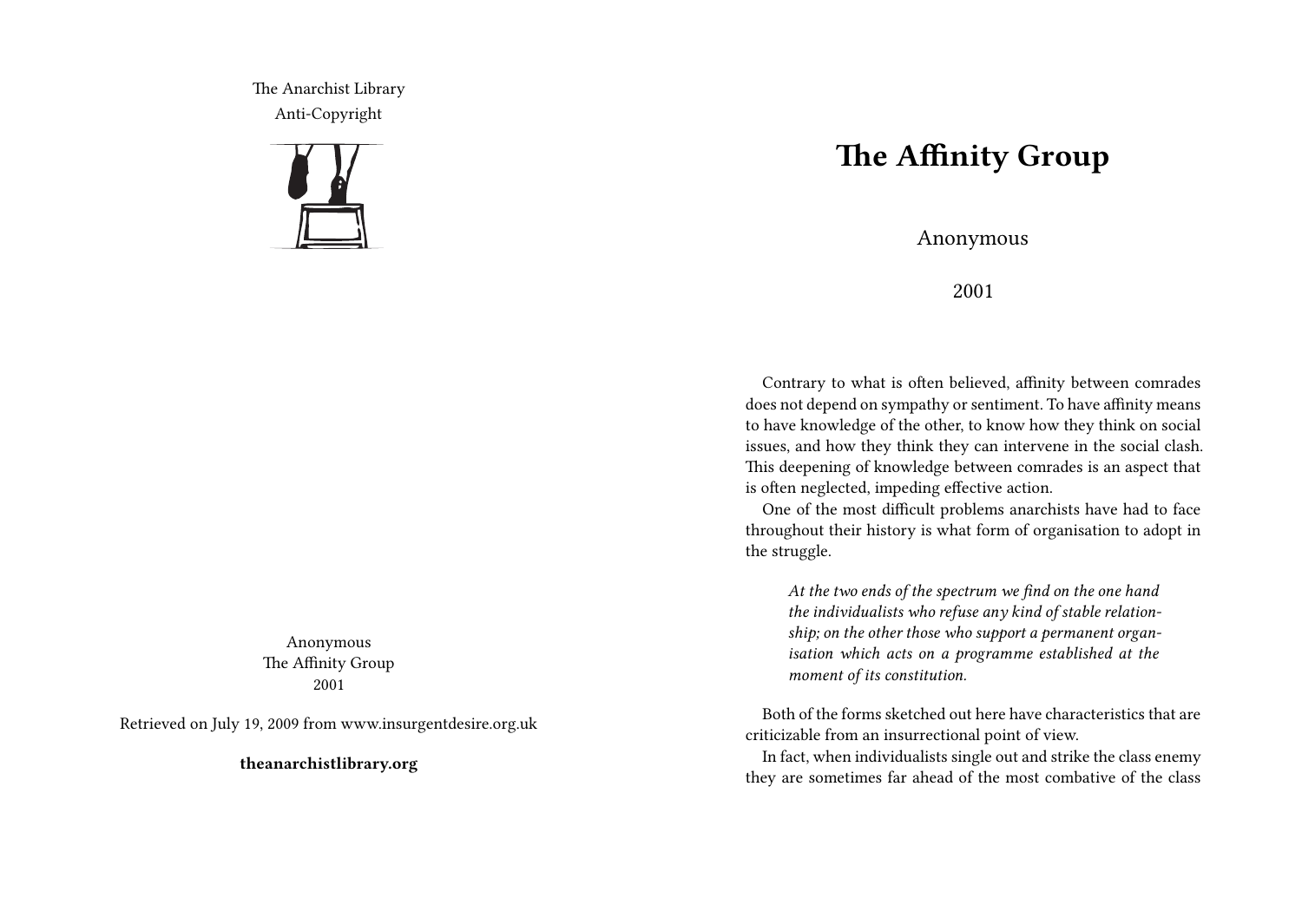components of the time, and their action is not understood. On the contrary, those who support the need for a permanent organisation often wait until there is already a considerable number of exploited indicating how and when to strike the class enemy. The former carry out actions that turn out to be too far ahead of the level of the struggle, the latter too far behind.

One of the reasons for this deficiency is in our opinion lack of perspective.

Clearly no one has a sure recipe that contains no defects, we can however point out the limitations we see in certain kinds of organisation, and indicate possible alternatives.

One of these is known as "affinity groups".

The term requires an explanation.

*Affinity is often confused with sentiment. Although not distinctly separate, the two terms should not be considered synonymous. There could be comrades with whom we consider we have an affinity, but whom we do not find sympathetic and vice versa.*

Basically, to have an affinity with a comrade means to know them, to have deepened one's knowledge of them. As that knowledge grows, the affinity can increase to the point of making an action together possible, but it can also diminish to the point of making it practically impossible.

Knowledge of another is an infinite process which can stop at any level according to the circumstances and objectives one wants to reach together. One could therefore have an affinity for doing some things and not others. It becomes obvious that when one speaks of knowledge that does not mean it is necessary to discuss one's personal problems, although these can become important when they interfere with the process of deepening knowledge of one another.

In this sense having knowledge of the other does not necessarily mean having an intimate relationship. What it is necessary to know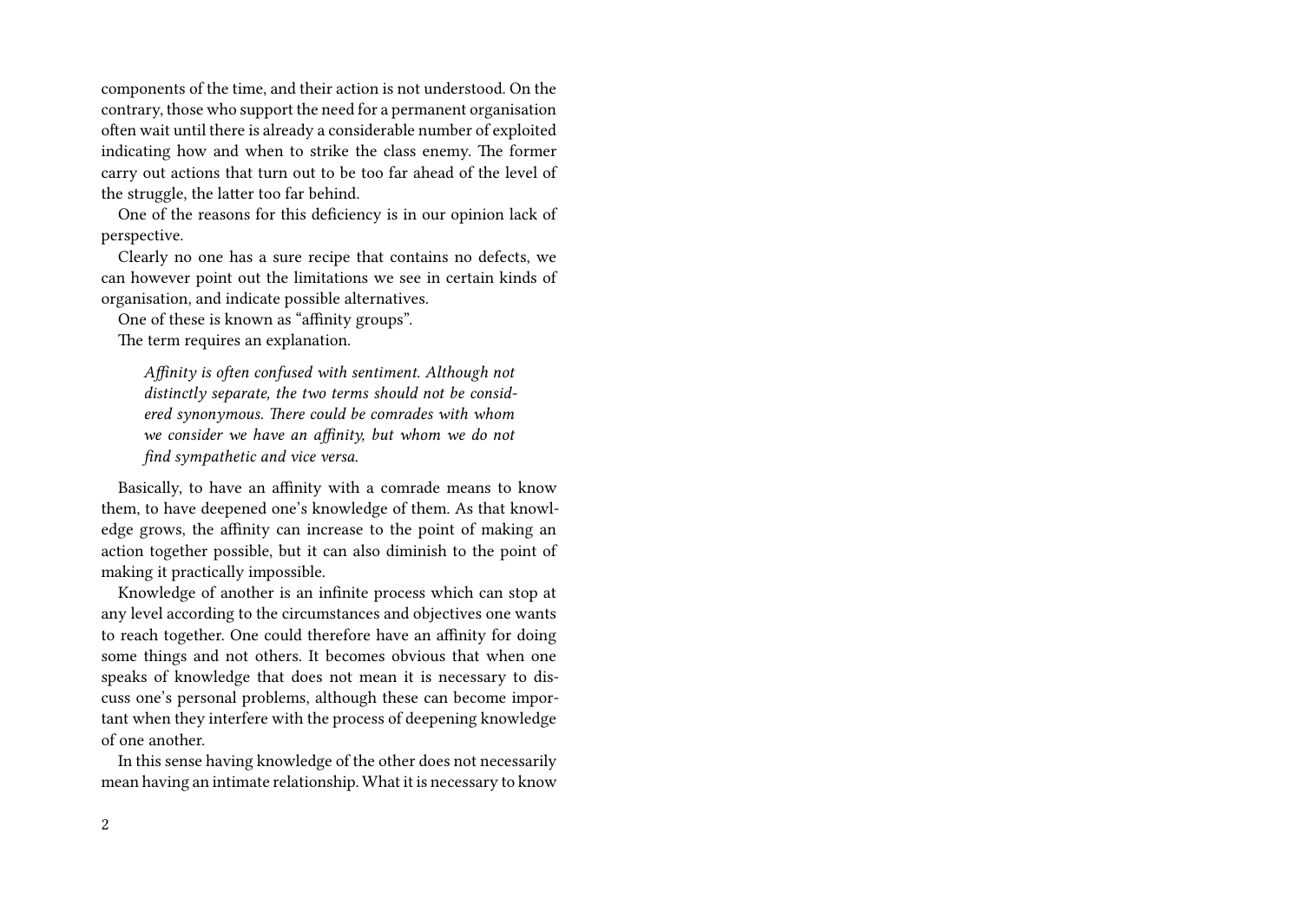is how the comrade thinks concerning the social problems which the class struggle confronts him with, how he thinks he can intervene, what methods he thinks should be used in given situations, etc.

*The first step in the deepening of knowledge between comrades is discussion. It is preferable to have a clarifying premise, such as something written, so the various problems can be gone into well.*

Once the essentials are clarified the affinity group or groups are practically formed. The deepening of knowledge between comrades continues in relation to their action as a group and the latter's encounter with reality as a whole. While this process is taking place their knowledge often widens and strong bonds between comrades often emerge. This however is a consequence of the affinity, not its primal aim.

It often happens that comrades go about things the other way round, beginning some kind of activity and only proceeding to the necessary clarifications later, without ever having assessed the level of affinity required to do anything together. Things are left to chance, as though some kind of clarity were automatically to emerge from the group simply by its formation. Of course this does not happen: the group either stagnates because there is no clear road for it to take, or it follows the tendency of the comrade or comrades who have the clearest ideas as to what they want to do while others allow themselves to be pulled along, often with little enthusiasm or real engagement.

*The affinity group on the other hand finds it has great potential and is immediately addressed towards action, basing itself not on the quantity of its adherents, but on the qualitative strength of a number of individuals working together in a projectuality that they develop together as they go along.*